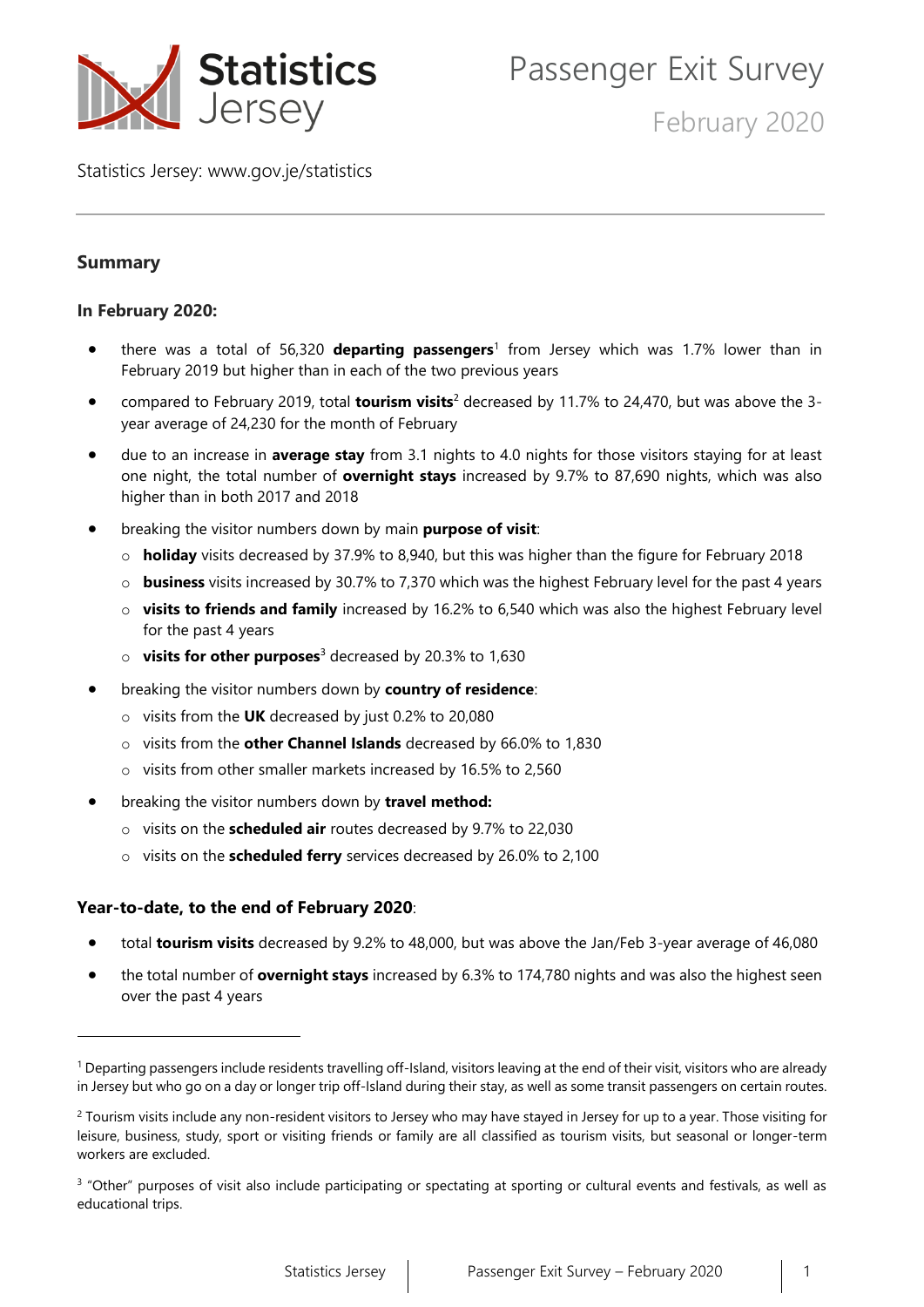

#### **Passenger departures**

Table 1 shows the volumes of departing passengers by air and sea on the main consolidated routes from Jersey. In order to determine the overall breakdown of visitors to Jersey, passenger departure figures on each individual route are used to weight the Passenger Exit Survey sample data.

As in January, 90% of passengers departed through the airport terminal in February, with 90% of these passengers travelling initially to a UK airport. The table below shows the main increase has again been in UK scheduled air passenger departures; up by 7.2% compared to February 2019 and up by 5.6% cumulatively to the end of February.

57% of UK air passengers departed to Gatwick which also saw an increase of 1,210 passengers (4.9%). Most other routes also saw increases in passenger departures, while the Liverpool and Southampton routes showed the largest decreases.

Cumulatively to the end of February, total passenger departures were at the same level as in 2019, with a 3.0% increase in total scheduled air passengers offset by a 9.8% decrease in passengers on the scheduled ferry routes.

#### **Table 1 – Breakdown of passenger departures, 2019 - 2020**

|                                   | <b>Volumes</b>          |                         |                        | <b>Volumes</b>  |                 |                               |
|-----------------------------------|-------------------------|-------------------------|------------------------|-----------------|-----------------|-------------------------------|
|                                   | <b>February</b><br>2019 | <b>February</b><br>2020 | Overall<br>change<br>℅ | Jan-Feb<br>2019 | Jan-Feb<br>2020 | <b>Overall</b><br>change<br>% |
| <b>UK scheduled air</b>           | 42,620                  | 45,690                  | 7.2                    | 81,450          | 86,020          | 5.6                           |
| Inter-Island scheduled air        | 5,240                   | 3,760                   | $-28.2$                | 10,940          | 9,170           | $-16.1$                       |
| Foreign scheduled air             | 960                     | 1,040                   | 8.9                    | 1,840           | 1,840           | 0.2                           |
| <b>Total scheduled air</b>        | 48,830                  | 50,490                  | 3.4                    | 94,220          | 97,030          | 3.0                           |
| UK scheduled sea                  | 1,290                   | 1,000                   | $-22.2$                | 2,290           | 1,950           | $-14.7$                       |
| Inter-Island scheduled sea        | 1,790                   | 390                     | $-78.1$                | 2,300           | 830             | $-63.8$                       |
| French scheduled sea              | 4,450                   | 3,740                   | $-16.1$                | 6,680           | 6,020           | 2.7                           |
| <b>Total scheduled sea</b>        | 7,530                   | 5,130                   | $-31.9$                | 3,740           | 3,680           | $-9.8$                        |
| <b>Private aircraft</b>           | 840                     | 690                     | $-17.3$                | 1,570           | 1,300           | $-17.1$                       |
| <b>Visiting yachtsmen</b>         | 90                      | $^\star$                | $-98.9$                | 120             | 60              | $-46.7$                       |
| <b>Total departing passengers</b> | 57,290                  | 56,320                  | $-1.7$                 | 107,180         | 107,200         | 0.0                           |

Passenger data forms the basis for calculating the volume of tourism visits, but also includes resident movements, departing seasonal or long-term workers, some transit passengers and also visitors who may be counted twice in departures as they take an off-Island trip during their stay in Jersey. Differing routes have a varying profile of passenger depending upon schedules, the time of year and the availability of onward connections. Gatwick, for example, during the winter months attracts a higher proportion of resident passengers due to its onward connections.

Figure 1 on the next page shows the proportion of departing passengers in February that were classified as tourism visits over the past 4 years.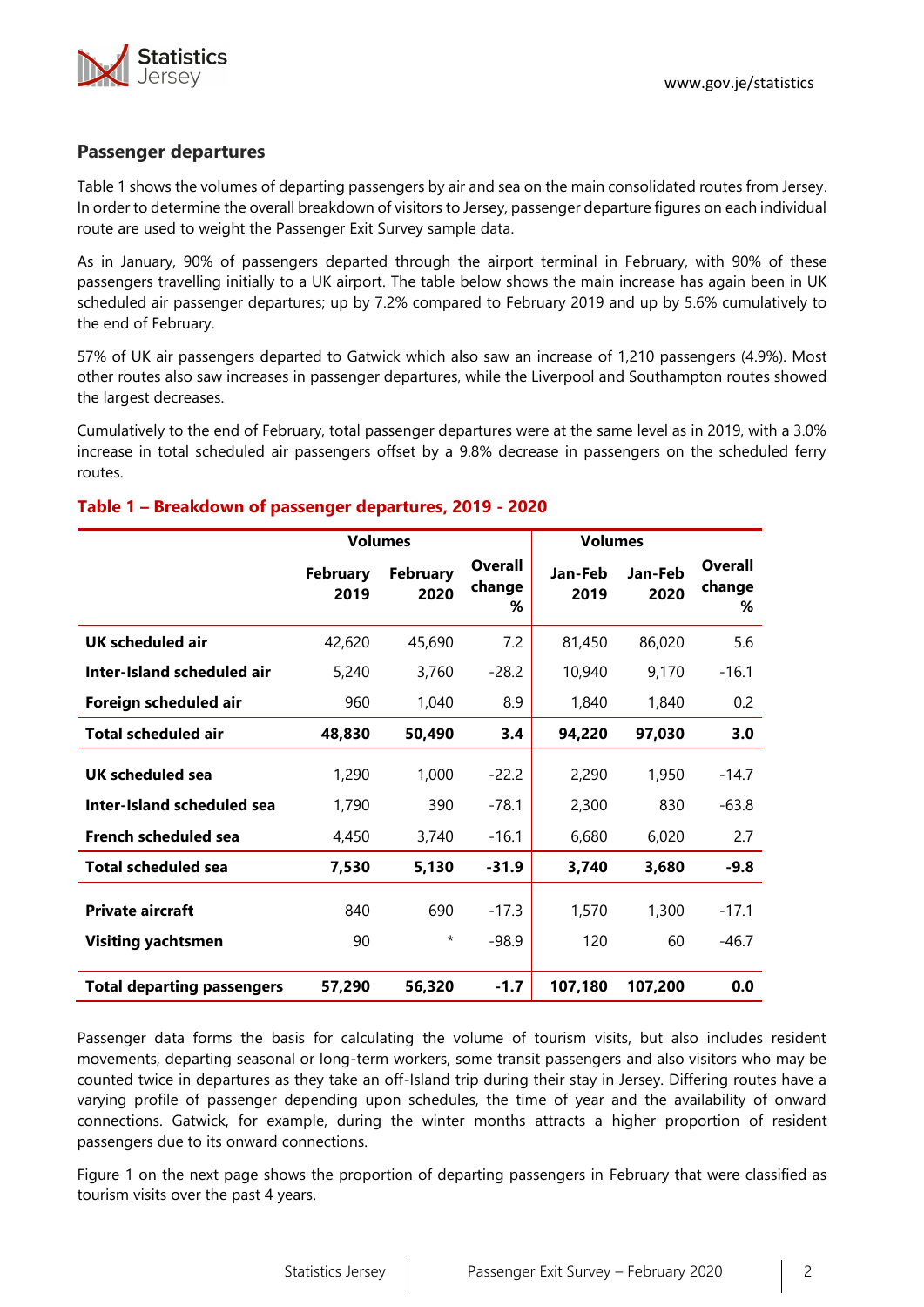



## **Departing visitors**



In February 2020, 43.5% of the total departing passengers were visitors at the end of their stay in Jersey. This is lower than the 48.4% seen in 2019 but the same percentage as the previous 3-year average.



#### **Figure 2 – Tourism visits as a proportion of total passenger departures, Jan-Feb 2017 – 2020**

To the end of February, 44.8% of the total departing passengers were visitors at the end of their stay in Jersey. This is lower the cumulative 49.3% seen over the same period in 2019, but a very similar percentage to the previous 3-year average.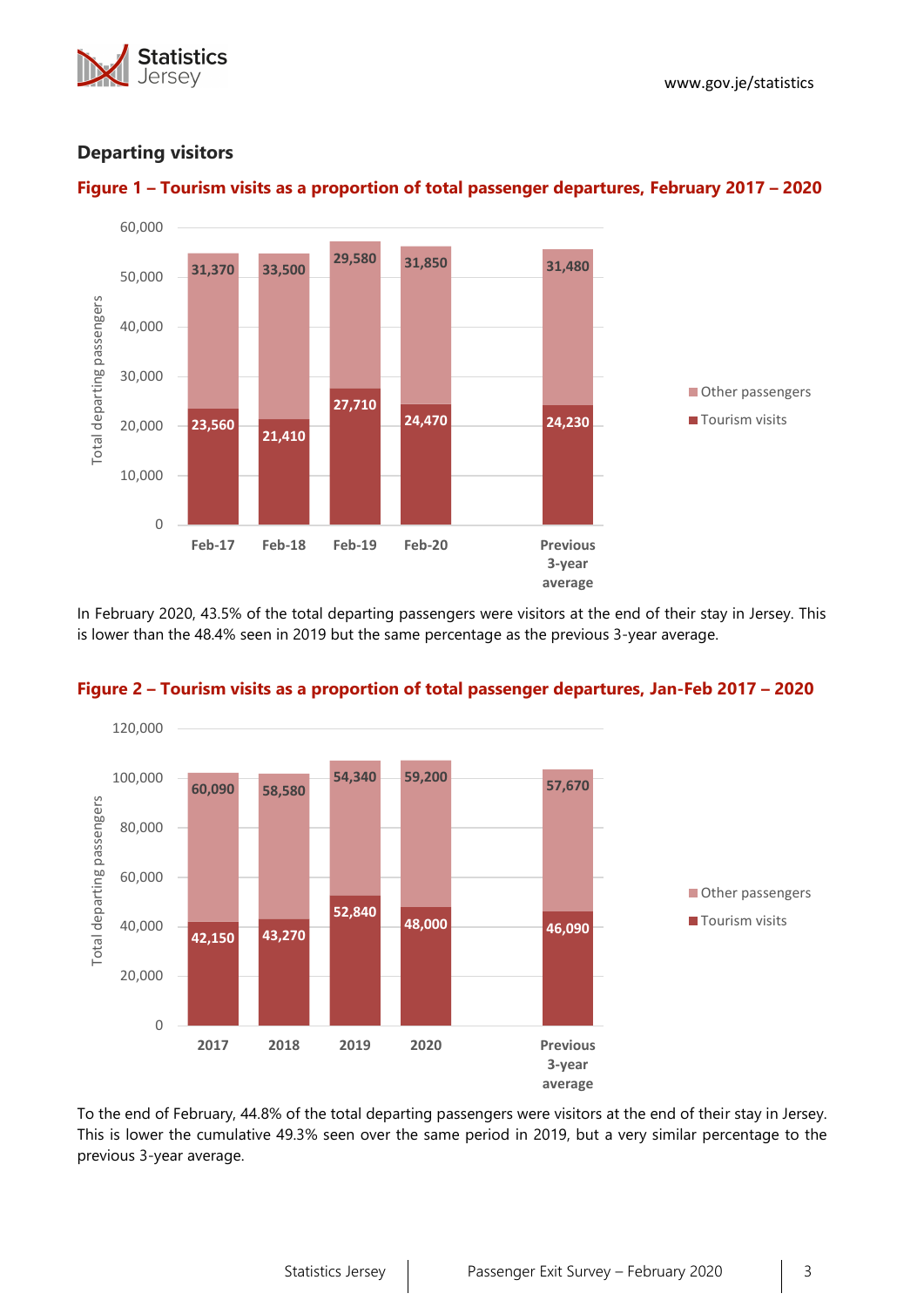Table 2 below shows the breakdown of visits by mode of transport. Just less than 90% of visitors departing from Jersey in February 2020 left on scheduled air routes. Of those departing by air, 91.5% were departing to a UK airport, 8.4% were departing to Guernsey and a very small number departed on other foreign air routes. Just over 68% of visitors departing by sea in February were on the French sea routes.

|                           | <b>Volumes</b>          |                         |                      | <b>Volumes</b>  |                 |                      |  |  |
|---------------------------|-------------------------|-------------------------|----------------------|-----------------|-----------------|----------------------|--|--|
|                           | <b>February</b><br>2019 | <b>February</b><br>2020 | Overall<br>change, % | Jan-Feb<br>2019 | Jan-Feb<br>2020 | Overall<br>change, % |  |  |
| <b>Scheduled air</b>      | 24,410                  | 22,030                  | $-9.7$               | 47,650          | 42,900          | $-10.0$              |  |  |
| <b>Scheduled ferry</b>    | 2,840                   | 2,100                   | $-26.0$              | 4,380           | 4,400           | 0.5                  |  |  |
| <b>Private aircraft</b>   | 370                     | 340                     | $-7.6$               | 700             | 640             | $-7.9$               |  |  |
| <b>Visiting yachtsmen</b> | 90                      | $\star$                 | $-98.9$              | 120             | 60              | $-46.7$              |  |  |
| <b>Cruise passengers</b>  | 0                       | $\mathbf{0}$            |                      | 0               | 0               |                      |  |  |
| <b>Total visits</b>       | 27,710                  | 24,470                  | $-11.7$              | 52,840          | 48,000          | $-9.2$               |  |  |

## **Table 2 – Breakdown of visits by mode of departure, 2019 - 2020**

The largest fall in visitor numbers in February was on the scheduled air routes; a decrease of 2,380 visits (-9.7%), but there were also decreased numbers on all other modes of travel.

Comparing February 2020 with the longer term 3-year average, visitors departing on scheduled air routes have seen a 4.0% increase, whilst visitors departing on the scheduled sea routes have seen a 22.8% decrease.

Cumulatively to the end of February visitors on the scheduled air routes have decreased by 10.0% while visitors departing on scheduled ferries have remained at a similar level (0.5%) to the same period in 2019.

#### **Figure 3 – Tourism visits by month, 2017 – 2020**



As shown in the above chart, the month of February contributes a relatively small proportion of just over 3% of annual tourism visits to Jersey. Although the percentage fall in visits in February was 11.7%, this was still just above the previous 3-year average.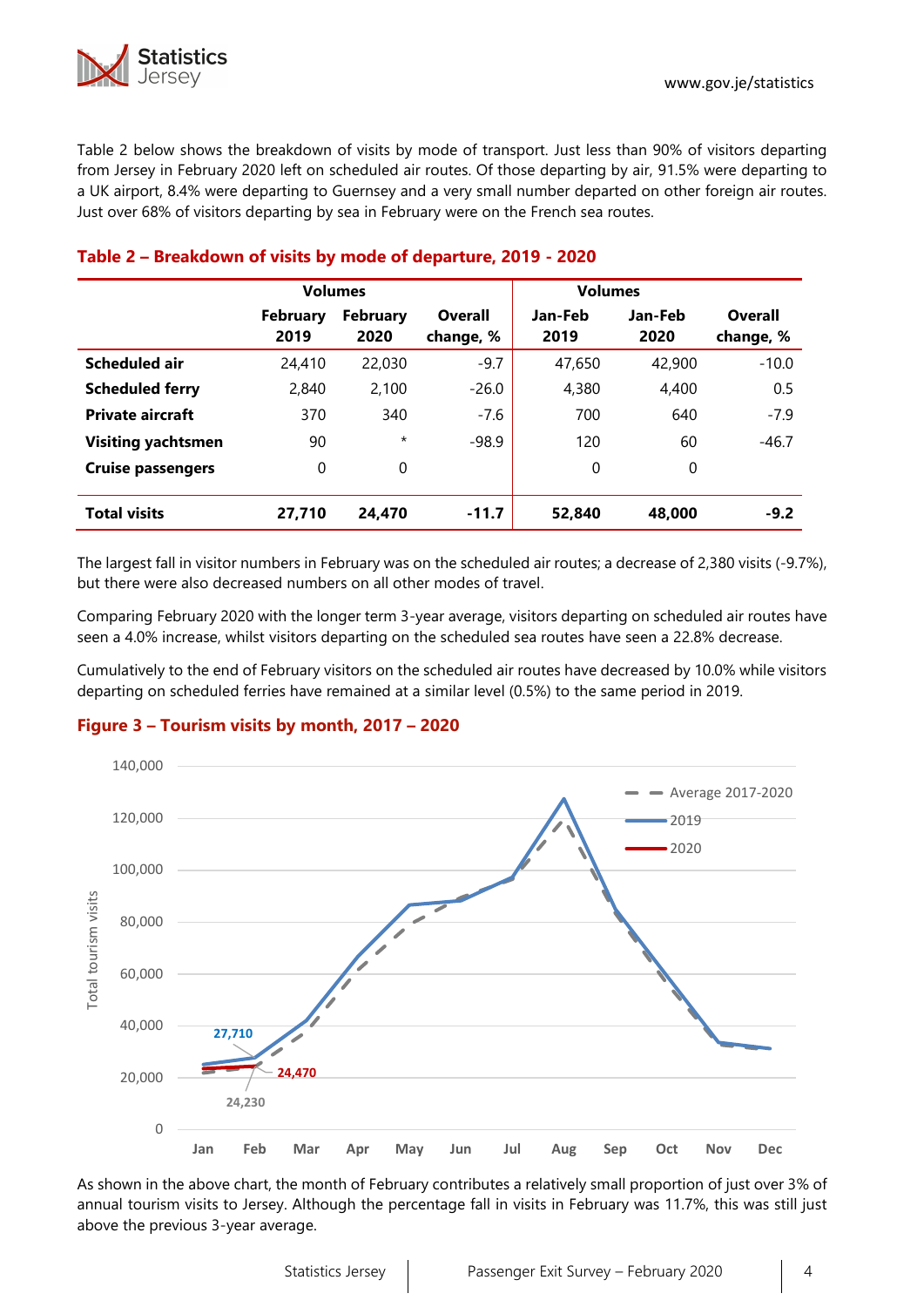



## **Figure 4 – Overnight and day visits, February 2017 – 2020**

In February 2020, 90.2% of tourism visits involved a stay in Jersey of at least one night. This was lower than the proportion of overnight visits in February 2019 (93.4%). The number of overnight visits has decreased while day visits have increased in February 2020 compared to February 2019. Overnight visits in February this year were lower than the previous 3-year average (-2.1%) and day visits were higher (42.3%).



## **Figure 5 – Overnight and day visits, Jan-Feb 2017 – 2020**

Cumulatively to the end of February 2020, 88.3% of tourism visits have involved a stay in Jersey of at least one night. This is lower than the proportion of overnight visits over the same period in 2019 (90.0%) and also the previous 3-year average (90.2%). Overnight visits in 2020 have decreased by 10.9% while day visits have increased by 6.6%.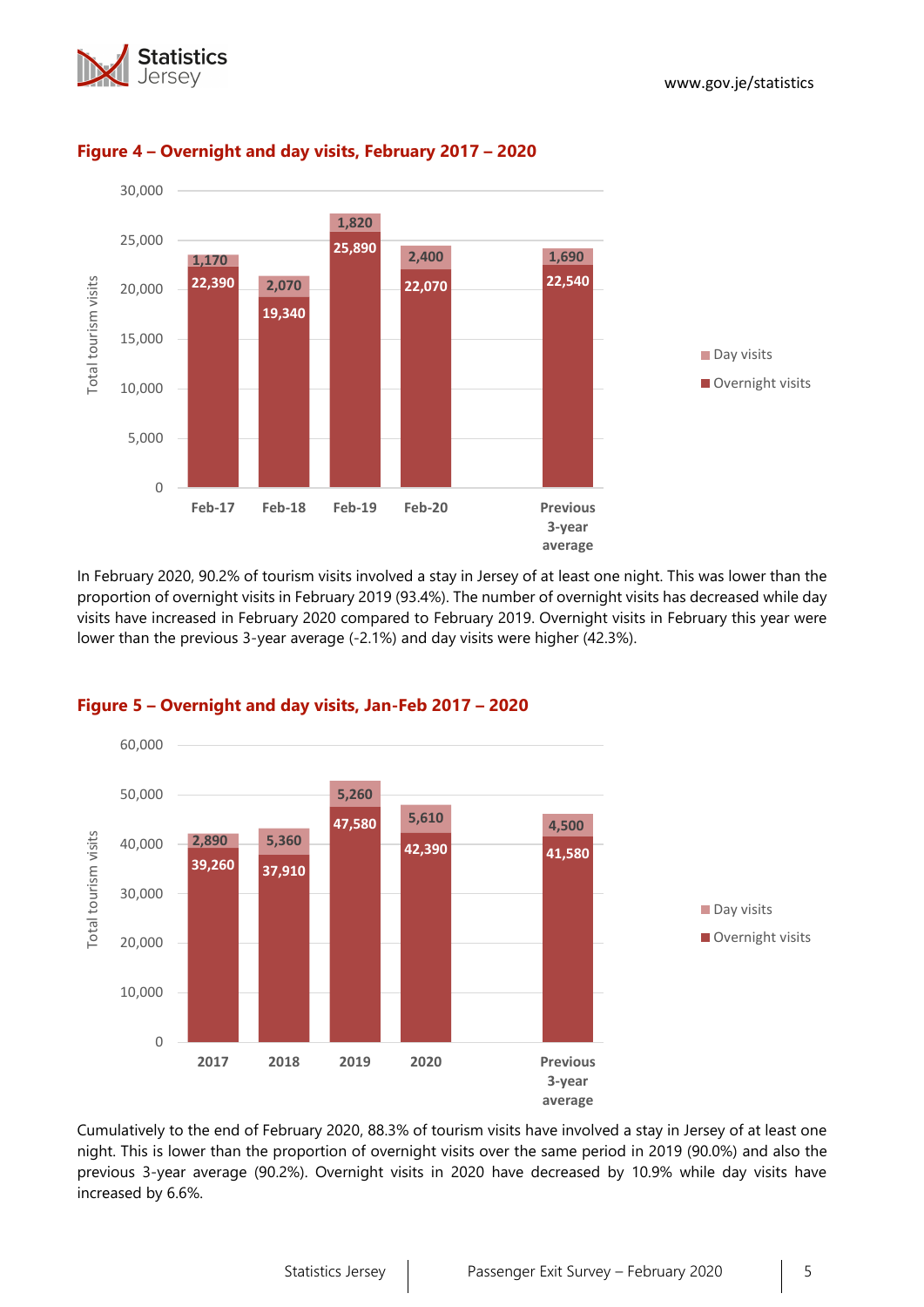



## **Figure 6 – Tourism nights spent in Jersey, February 2017 – 2020**

The total number of nights spent in Jersey is calculated by multiplying the number of overnight visits by their average length of stay.

In February 2020, the average stay for visitors staying overnight was 4.0 nights. This shows an increase compared to 3.1 nights in February 2019 and was also higher than the previous 3-year average of 3.3 nights. The increase in average stay has resulted in a 9.7% increase in total nights spent by visitors in Jersey in February 2020 compared to February 2019; the highest February total (87,690) seen over the past 4 years.



## **Figure 7 – Tourism nights spent in Jersey, Jan-Feb 2017 – 2020**

Cumulatively to the end of February, the average length of stay for those staying overnight in 2020 was 4.1 nights, resulting in a 6.3% increase in total visitor nights spent in Jersey; the highest cumulative total seen over the past 4 years.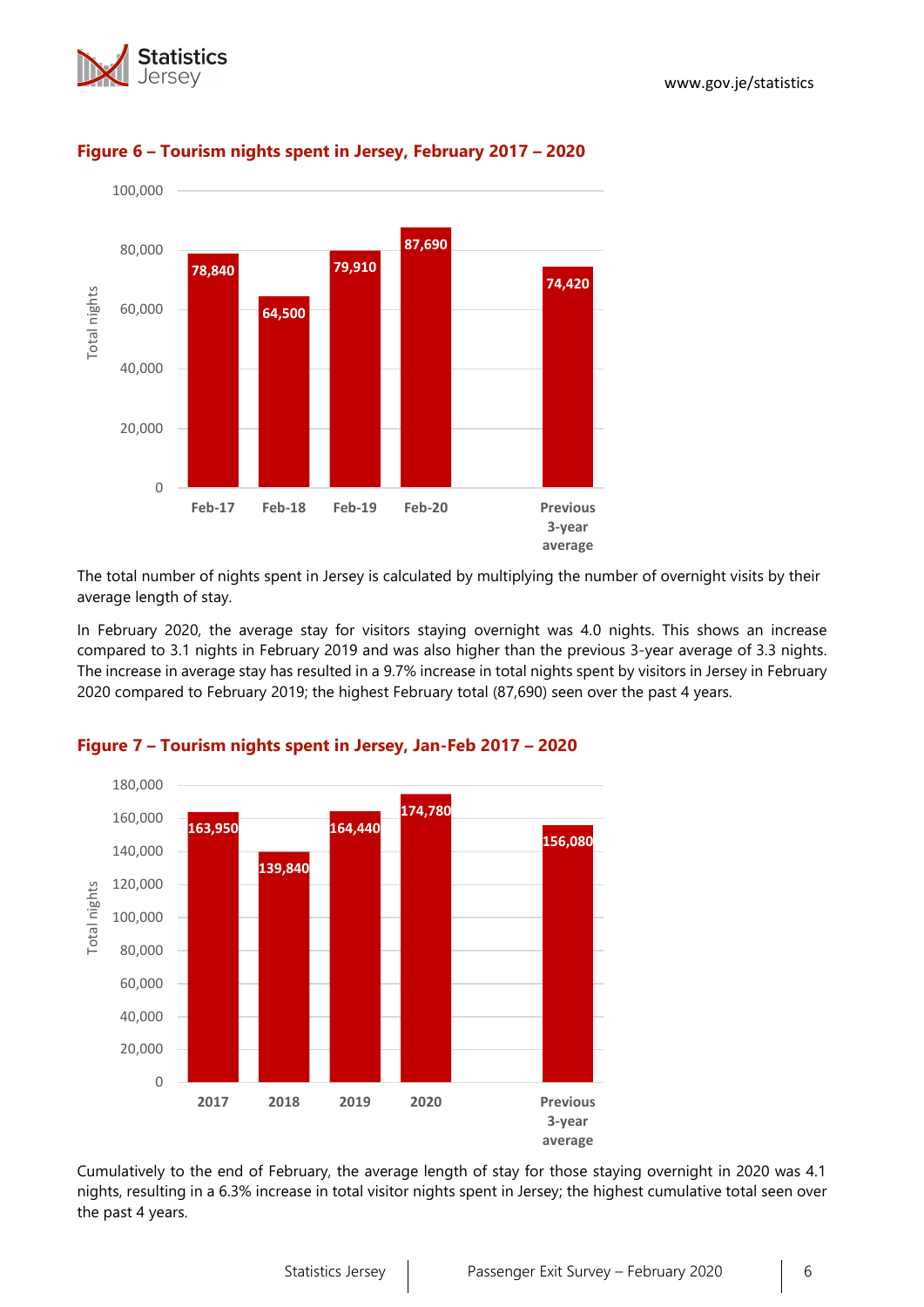

## **Figure 8 – Tourism visits by length of stay, February 2020**



Compared to February 2019:

- Day visits have increased by 32.0%
- Visits of 1-3 nights decreased by 19.3%
- Visits of 4-6 nights increased by 1.0%
- Visits of 7 nights decreased by 40.0%
- Visits of 8+ nights increased by 35.8%

As in January, the increase in overnight stays has mainly been driven by an increase in both the number of those staying for at least 8 nights, and also their average stay.

#### **NB: Refer to the appendices for the equivalent figures for previous years.**

Over the winter months, the short break market predominates whether for leisure or business purposes. Although the number of visits for 1 to 3 nights decreased in February 2020 compared to February 2019, the figure was higher than for the two preceding years and was similar to the 3-year average for February.



#### **Figure 9 – Tourism visits by length of stay, Jan-Feb 2020**

Up to the end of February 2020:

- Day visits have increased by 6.6%
- Visits of 1-3 nights decreased by 11.8%
- Visits of 4-6 nights decreased by 10.5%
- Visits of 7 nights decreased by 37.6%
- Visits of 8+ nights increased by 19.8%

Overall, the number of overnight stays in Jersey to the end of February has increased by 6.3%, which has primarily been driven by those staying in Jersey for an extended period.

#### **NB: Refer to the appendices for the equivalent figures for previous years.**

Up to the end of February, the number of short break visits of 1 to 3 nights has fallen compared to the same time period in 2019 but was still higher than the two preceding years as well as the previous 3-year average. There has been an upward trend in those staying for 8 nights or more, but a slight downward trend in those staying between 4 and 7 nights.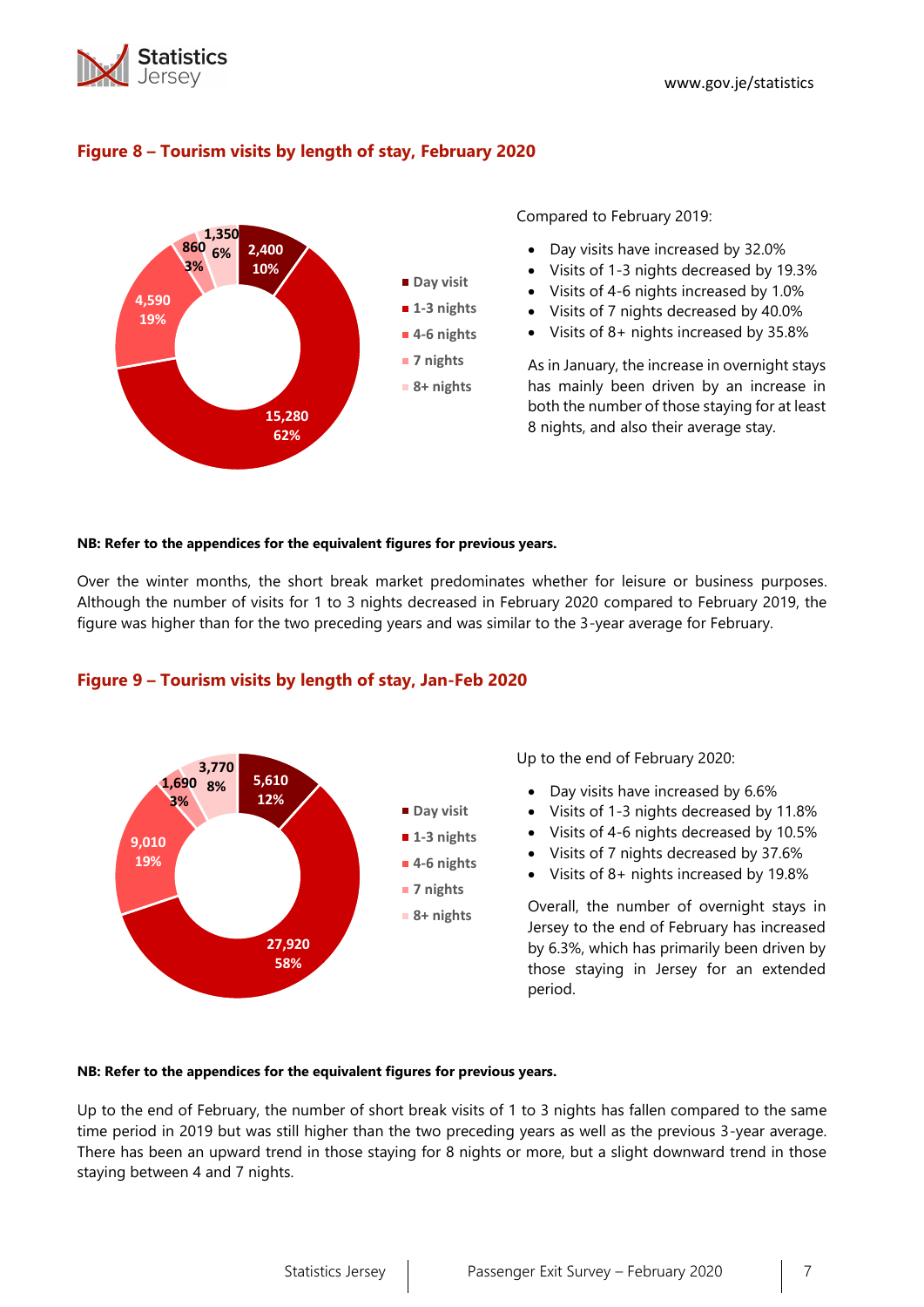



## **Figure 10 – Tourism visits by purpose, February 2020**

Compared to February 2019:

- Holiday visits have decreased by 37.9%
- Business visits have increased by 30.7%
- Visits to friends and relatives (VFR) have increased by 16.2%
- Other visits have decreased by 20.3%

Average stay for holiday visits has increased from 2.9 nights in 2019 to 3.1 nights in 2020, resulting in a decrease in holiday nights of nearly 35%.

Average stay for business visits has increased from 2.6 nights to 3.1 nights, resulting in an overall increase in business nights of 56.5%.

Average stay for VFR visits has increased from 4.5 nights to 6.1 nights, resulting in an increase in VFR nights of 47.0%.

**NB: refer to the appendices for the equivalent figures for previous years. See the footnote on page 1 for visits included within "Other". "Business" visits also include those attending a conference or seminar, trade fair or exhibition. Those visiting friends and family (VFR) do not necessarily stay with friends and family and may stay in commercial accommodation.**

The number of holiday visits in February has fluctuated significantly over the past 4 years. Compared to 2019 total holiday visits decreased significantly in February 2020 but was still higher than the total seen in February 2018. The number of holiday visits and nights spent in the Island were lower in 2020 than the 3-year average for February.

The number of business visits and nights both increased significantly compared to February 2019 and were also the highest seen in February over the past 4 years.

The number of VFR visits and nights also increased compared to 2019, and both were also the highest seen in February over the past 4 years.

#### **Table 3 – Purpose of visit, February 2019 - 2020**

|                                  |                         | <b>Volumes</b>          |                             |                  | <b>Nights</b>           |                      |
|----------------------------------|-------------------------|-------------------------|-----------------------------|------------------|-------------------------|----------------------|
|                                  | <b>February</b><br>2019 | <b>February</b><br>2020 | <b>Overall</b><br>change, % | February<br>2019 | <b>February</b><br>2020 | Overall<br>change, % |
| <b>Holiday overnight visits</b>  | 14,060                  | 8,370                   | $-40.5$                     | 40,200           | 26,190                  | $-34.9$              |
| <b>Holiday day visits</b>        | 340                     | 570                     | 68.5                        |                  |                         |                      |
| <b>Business overnight visits</b> | 4,380                   | 5,730                   | 30.6                        | 11,460           | 17,940                  | 56.5                 |
| <b>Business day visits</b>       | 1,250                   | 1,640                   | 31.1                        |                  |                         |                      |
| <b>VFR overnight visits</b>      | 5,560                   | 6,430                   | 15.7                        | 25,270           | 37,140                  | 47.0                 |
| <b>VFR day visits</b>            | 60                      | 100                     | 62.5                        |                  |                         |                      |
| <b>Other overnight visits</b>    | 1,880                   | 1,550                   | $-17.8$                     | 2,970            | 6,420                   | 115.9                |
| Other day visits                 | 160                     | 80                      | $-50.0$                     |                  |                         |                      |
| <b>Total visits</b>              | 27,710                  | 24,470                  | $-11.7$                     | 79,910           | 87,690                  | 9.7                  |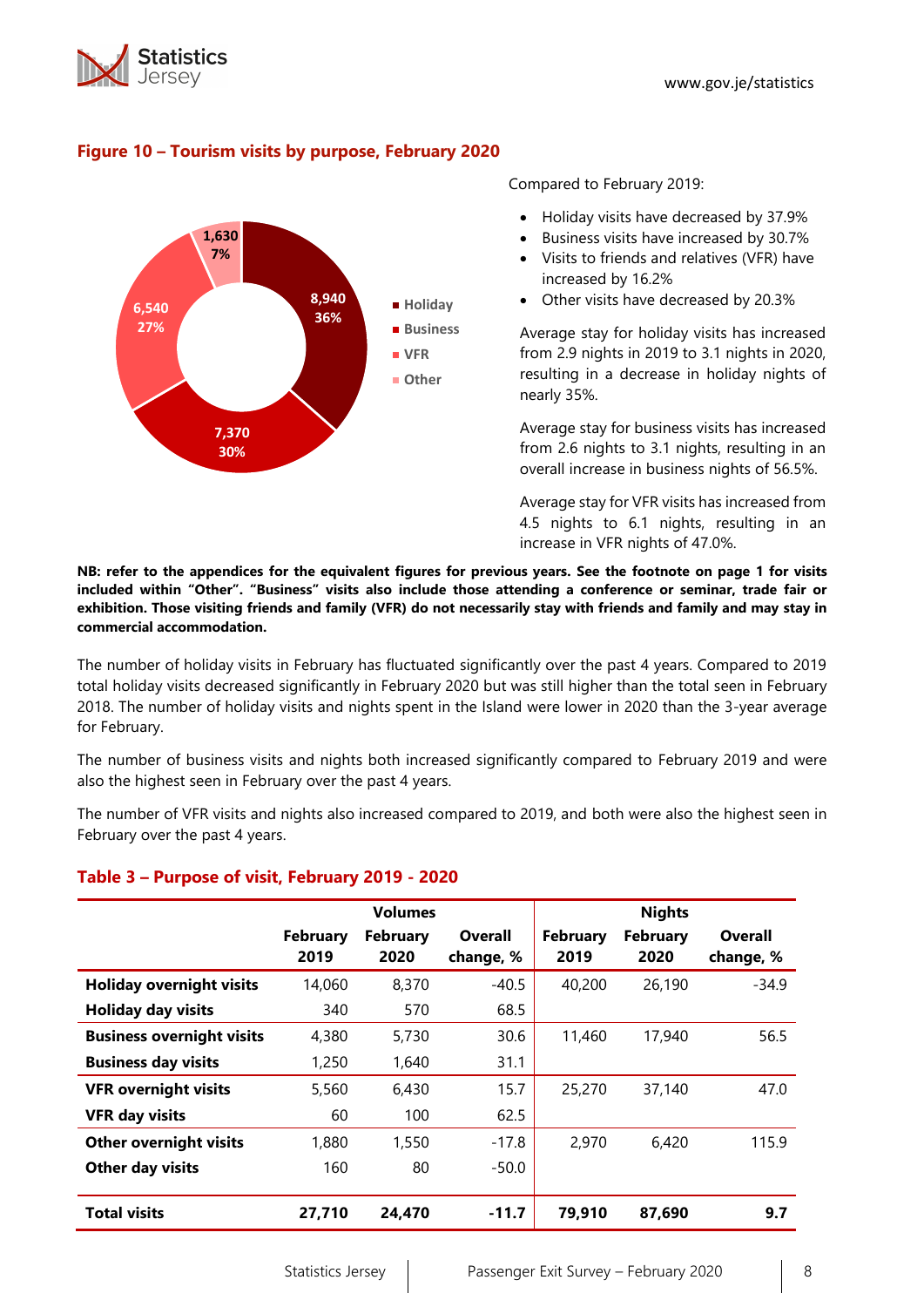



## **Figure 11 – Tourism visits by purpose, Jan-Feb 2020**

Compared to 2019:

- Holiday visits have decreased by 28.3%
- Business visits have increased by 19.0%
- Visits to friends and relatives (VFR) have increased by 9.9%
- Other visits have decreased by 48.6%

Average stay for holiday visits has increased from 3.2 nights in 2019 to 3.3 nights in 2020, resulting in a decrease in holiday nights of 28.9%.

Average stay for business visits has increased from 2.4 nights to 3.0 nights, resulting in an overall increase in business nights of 56.1%.

Average stay for VFR visits has increased 5.5 nights to 6.1 nights, resulting in an increase in VFR nights of 22.9%.

**NB: refer to the appendices for the equivalent figures for previous years. See the footnote on page 1 for visits included within "Other". "Business" visits also include those attending a conference or seminar, trade fair or exhibition. Those visiting friends and family (VFR) do not necessarily stay with friends and family and may stay in commercial accommodation.**

The total number of holiday visits to the end of February was significantly lower than in 2019 but higher than the equivalent period in 2018. The number of holiday nights spent in the Island was also much lower than in 2019, but similar to the number of nights seen over the equivalent period in both 2017 and 2018.

To the end of February, the number of business visits and nights have both increased significantly compared to 2019 and were the highest seen over the past 4 years.

Similarly, the number of VFR visits and nights also increased compared to the first 2 months of 2019, and both were at the highest cumulative level seen over the past 4 years .

|                                  |         | <b>Volumes</b> |           |         | <b>Nights</b> |           |
|----------------------------------|---------|----------------|-----------|---------|---------------|-----------|
|                                  | Jan-Feb | Jan-Feb        | Overall   | Jan-Feb | Jan-Feb       | Overall   |
|                                  | 2019    | 2020           | change, % | 2019    | 2020          | change, % |
| <b>Holiday overnight visits</b>  | 20,850  | 14,630         | $-29.8$   | 67,040  | 47,680        | $-28.9$   |
| <b>Holiday day visits</b>        | 590     | 730            | 24.4      |         |               |           |
| <b>Business overnight visits</b> | 9,530   | 11,960         | 25.5      | 22,910  | 35,750        | 56.1      |
| <b>Business day visits</b>       | 3,840   | 3,950          | 2.9       |         |               |           |
| <b>VFR overnight visits</b>      | 12,300  | 13,750         | 11.8      | 67,800  | 83,300        | 22.9      |
| <b>VFR day visits</b>            | 450     | 260            | $-43.3$   |         |               |           |
| <b>Other overnight visits</b>    | 4,910   | 2,050          | $-58.3$   | 6,690   | 8,050         | 20.4      |
| Other day visits                 | 390     | 670            | 73.5      |         |               |           |
|                                  |         |                |           |         |               |           |
| <b>Total visits</b>              | 52,840  | 48,000         | $-9.2$    | 164,440 | 174,780       | 6.3       |

#### **Table 4 – Purpose of visit, Jan-Feb 2019 - 2020**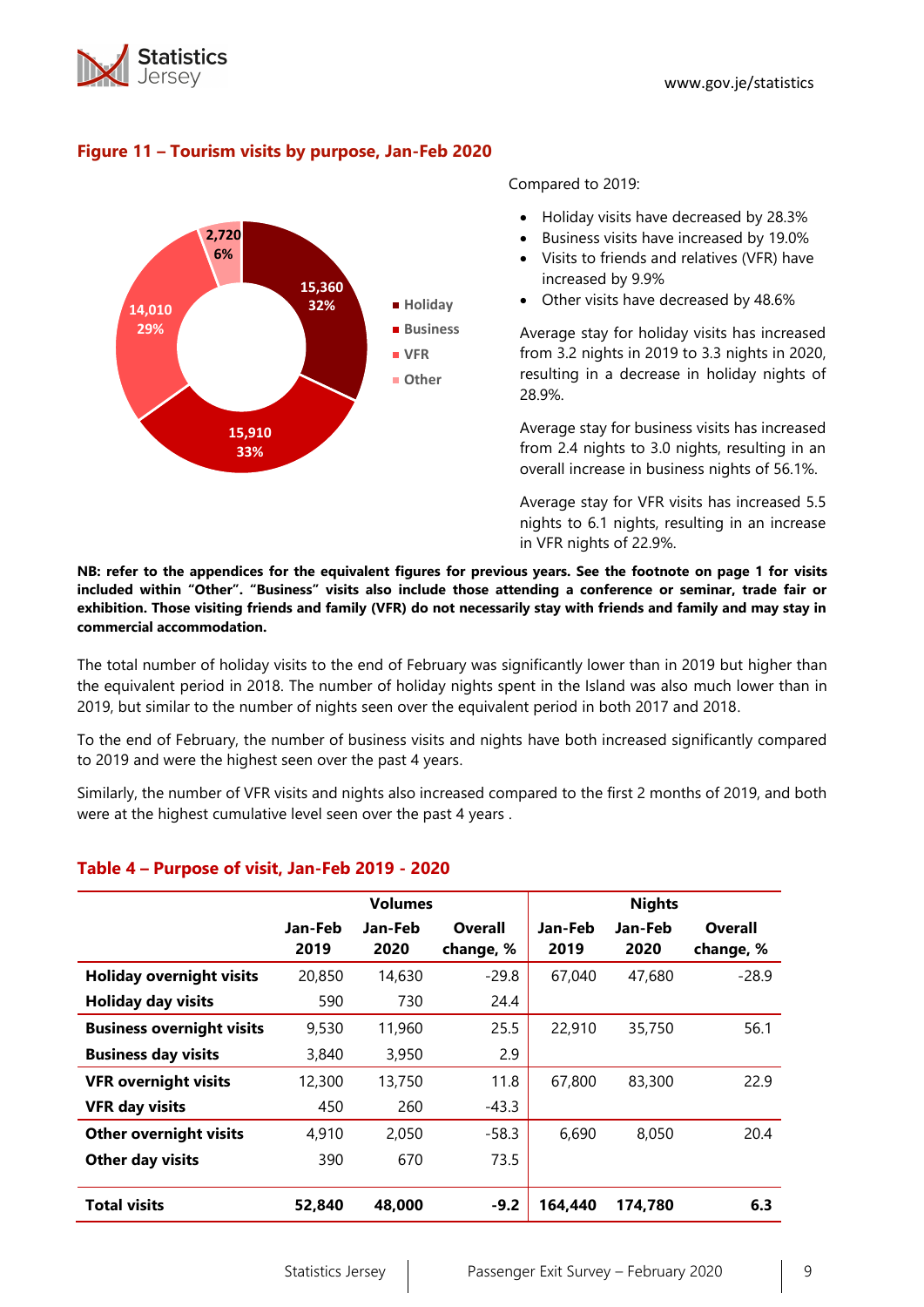



## **Figure 12 – Tourism visits by country of residence, February 2020**

Compared to February 2019:

- UK visits have decreased by 0.2%
- Other CI visits have decreased by 66.0%
- Visits from other countries have increased by 16.5%, due to an increase in visitors from France
- UK visitor nights have increased by 4.2%
- CI visitor nights have decreased by 65.7%
- Other visitor nights have more than doubled, again mainly due to the French market but also due to an increased average stay

#### **NB: refer to the appendices for the equivalent figures for previous years. Due to the small size of some of the foreign markets, they have been amalgamated into "Other" in this February report. Some of the larger markets will be separated out in the months where tourism volumes increase.**

82% of the total visits and over three-quarters of visitor nights in Jersey in February were from the UK. The number of UK visits was very similar in February 2020 compared to 2019 and was 11.2% higher than the 3-year average. The number of holiday nights spent in the Island was also 11.4% higher than the 3-year average for February. The majority (95%) of UK visits to Jersey in February travelled on scheduled air routes.

Jersey's second market in February was from the other Channel Islands. Following a significant rise in visits in February 2019, this February has seen an equivalent decrease; back to a similar level seen in February 2017.

The number of visits from France in February increased significantly in percentage terms compared to 2019, but the numbers for February have fluctuated significantly over the previous 3 years.

|                              |                         | <b>Volumes</b>          |                             |                         | <b>Nights</b>           |                             |
|------------------------------|-------------------------|-------------------------|-----------------------------|-------------------------|-------------------------|-----------------------------|
|                              | <b>February</b><br>2019 | <b>February</b><br>2020 | <b>Overall</b><br>change, % | <b>February</b><br>2019 | <b>February</b><br>2020 | <b>Overall</b><br>change, % |
| UK                           | 20,120                  | 20,080                  | $-0.2$                      | 63,570                  | 66,260                  | 4.2                         |
| <b>Guernsey and Other CI</b> | 5,400                   | 1,830                   | $-66.0$                     | 9,520                   | 3,270                   | $-65.7$                     |
| <b>Ireland</b>               | 160                     | 130                     | $-17.3$                     | 610                     | 550                     | $-10.1$                     |
| <b>France</b>                | 960                     | 1,490                   | 55.3                        | 1,870                   | 4,540                   | 142.9                       |
| Germany                      | 50                      | 30                      | $-40.0$                     | 40                      | 130                     | 197.7                       |
| <b>Other countries</b>       | 1,040                   | 910                     | $-11.9$                     | 4,300                   | 12,940                  | 200.8                       |
| <b>Total visits</b>          | 27,710                  | 24,470                  | $-11.7$                     | 79,910                  | 87,690                  | 9.7                         |

## **Table 5 – Country of residence, February 2019 - 2020**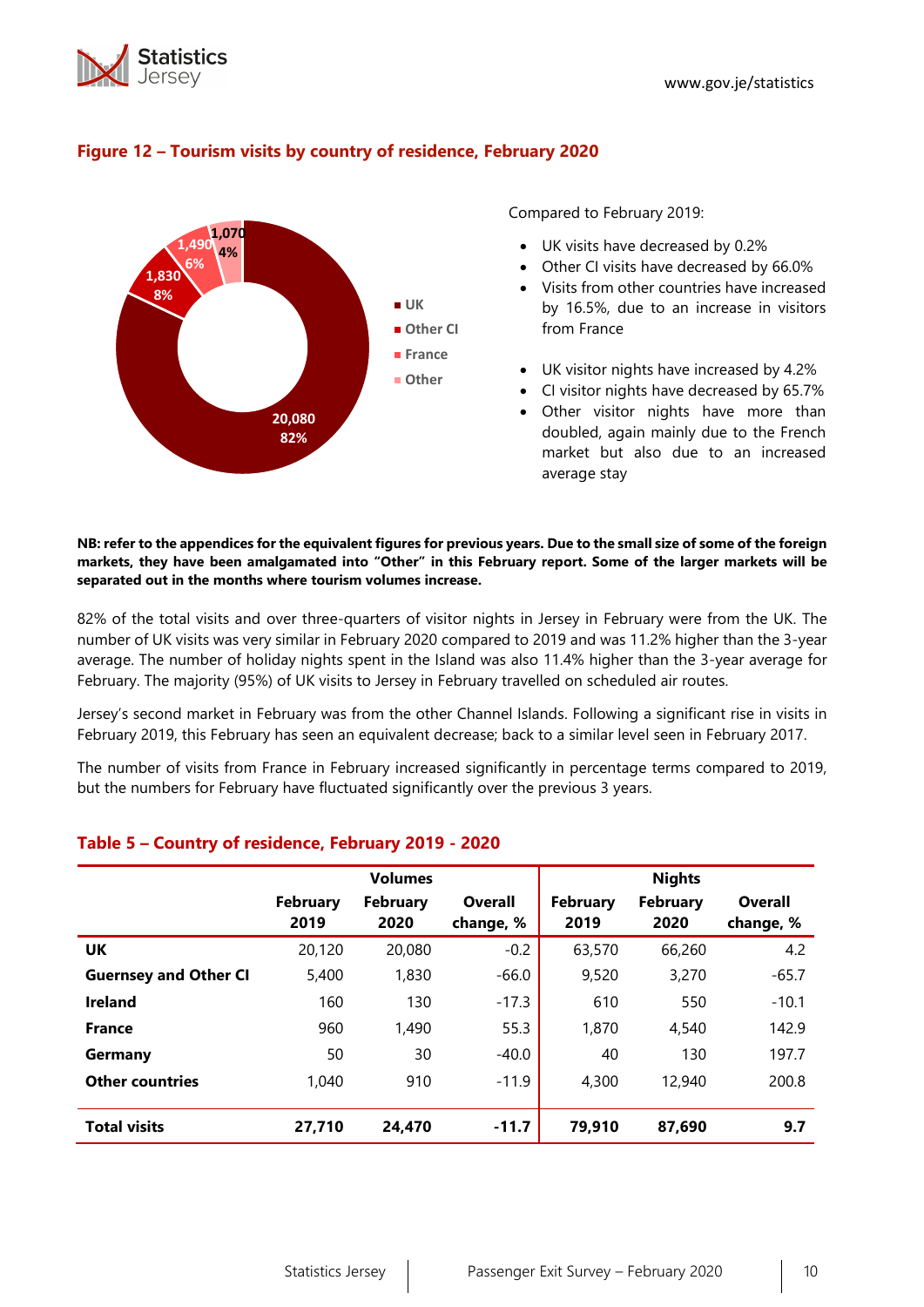



#### **Figure 13 – Tourism visits by country of residence, Jan-Feb 2020**

Compared to 2019:

- UK visits have decreased by 2.3%
- Other CI visits have decreased by 52.4%
- Visits from other countries have increased by 22.7%, due to an increase in visitors from France in both January and February
- UK visitor nights have increased by 0.1%
- CI visitor nights have decreased by 50.3%
- Other visitor nights have increased by 88.4%, again mainly due to the French market and an increased average stay

#### **NB: refer to the appendices for the equivalent figures for previous years. Due to the small size of some of the foreign markets, they have been amalgamated into "Other" in this February report. Some of the larger markets will be separated out in the months where tourism volumes increase.**

To the end of February, over three-quarters of the total visits and visitor nights in Jersey were from the UK. The number of UK visits has decreased compared to 2019 but the number of visits was 8.9% higher than the 3-year average, with the number of holiday nights spent in the Island also 8.3% higher.

The total volume of visits and visitor nights from the other Channel Islands have decreased significantly over the period compared to 2019. However, this was mainly due to the large increases seen in 2019, with the cumulative figures for 2020 being higher than in both 2017 and 2018.

Although based upon relatively small volumes, the number of visits from France has doubled compared to 2019; back to a similar number of visits as seen in January 2017. France has no regular direct air connections with Jersey over the winter period so a large majority of visits were on the scheduled ferry routes which can be impacted by weather conditions.

|                              |                 | <b>Volumes</b>  |                      |                 | <b>Nights</b>   |                      |
|------------------------------|-----------------|-----------------|----------------------|-----------------|-----------------|----------------------|
|                              | Jan-Feb<br>2019 | Jan-Feb<br>2020 | Overall<br>change, % | Jan-Feb<br>2019 | Jan-Feb<br>2020 | Overall<br>change, % |
| UK                           | 38,960          | 38,070          | $-2.3$               | 132,150         | 132,250         | 0.1                  |
| <b>Guernsey and Other CI</b> | 9,460           | 4.510           | $-52.4$              | 13,210          | 6.570           | $-50.3$              |
| <b>Ireland</b>               | 210             | 270             | 28.2                 | 820             | 1,230           | 50.0                 |
| <b>France</b>                | 1,500           | 3.100           | 106.4                | 3,380           | 12,150          | 259.3                |
| Germany                      | 80              | 50              | $-38.7$              | 260             | 230             | $-13.3$              |
| <b>Other countries</b>       | 2,630           | 2,010           | $-23.7$              | 14,620          | 22,350          | 52.9                 |
| <b>Total visits</b>          | 52,840          | 48,000          | $-9.2$               | 164,440         | 174.780         | 6.3                  |

#### **Table 6 – Country of residence, Jan-Feb 2019 - 2020**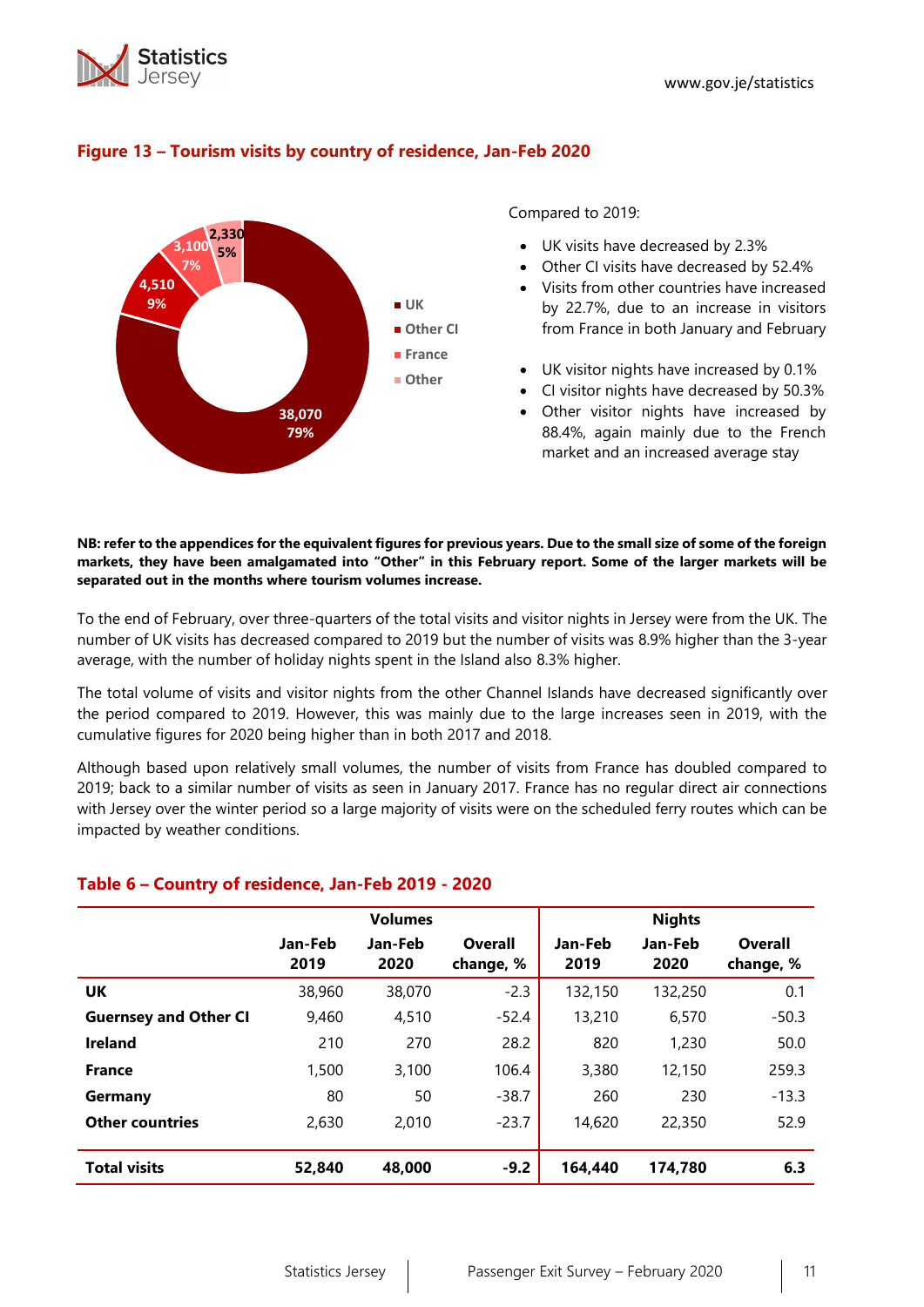

# **Appendix - notes**

# **Methodology**

## **Background**

Prior to 2016, Jersey used alternative ongoing data sources, including a compulsory visitor registration scheme, to estimate the volume and value of tourism to Jersey. Periodic exit surveys were also undertaken to check and recalibrate the estimates and ongoing methodology. From July 2016, Visit Jersey implemented a continuous exit survey with a new methodology and definitions to align Jersey's figures more closely with established tourism data produced by other countries and destinations. The fieldwork was outsourced, with the analyses and reporting were undertaken in-house.

From 2020, Statistics Jersey has been contracted to undertake both the exit survey fieldwork and the analyses and reporting. The questionnaires and methodology from January 2020 have been modified, which may have some impact upon the direct comparably of figures with recent years.

#### **Data sources**

#### **1. Passenger exit survey**

A detailed breakdown of passengers by route of departure is provided by the Ports of Jersey as well as Condor Ferries for their own sea routes. However, these figures include resident movements, departing visitors, as well as some transit passengers, longer-term or seasonal workers and 'returning visitors' i.e. those who travel off-Island during their stay in Jersey and are therefore counted twice within the passenger data.

In order to break down (or calibrate) Jersey's passenger departure figures, a comprehensive exit survey is undertaken with a representative and sufficiently robust sample of passengers as they depart through Jersey's passenger terminals at the airport and harbours. Interview shifts are planned to reflect passenger throughput and to cover all routes, all days of the week and all times of the day. It is particularly important in planning interview schedules that bias is not introduced by over-sampling morning or evening departures, or specific days of the week.

Within each interview shift, fieldworkers are instructed to adopt a randomised approach to interviewee selection so that any departing passenger, whether a resident or a visitor, has an equal likelihood to participate. At the airport and within the ferry terminals, interviews are conducted face-to-face as far as possible using electronic tablets for data collection. Within the car-holding area at Elizabeth Terminal, passengers in vehicles are given a self-completion version of the questionnaire to complete, with the interviewer returning to collect the questionnaire later, or the respondent dropping the completed questionnaire in the collection boxes.

The passenger exit survey questionnaire is very short to establish: the outward and onward route, number of persons travelling within the party, whether they are a resident or visitor to Jersey, purpose of visit, country and region of residence, length of stay and gender. Interviewers with relevant language skills are allocated as far as possible to appropriate shifts and the questionnaires are also translated into French, German, Polish and Portuguese if required.

Sample data from the passenger exit survey is weighted by passenger figures to form the basis of the monthly reports on the number of visits and overnight stays in Jersey. Where sample sizes on individual routes for an individual month are considered to be insufficiently robust, particularly when broken down further for departing visitors only, percentage breakdowns on these routes are induced using a larger sample size collated on that particular route over a longer time period, provided that the time period can be considered to be broadly similar in terms of passenger profile.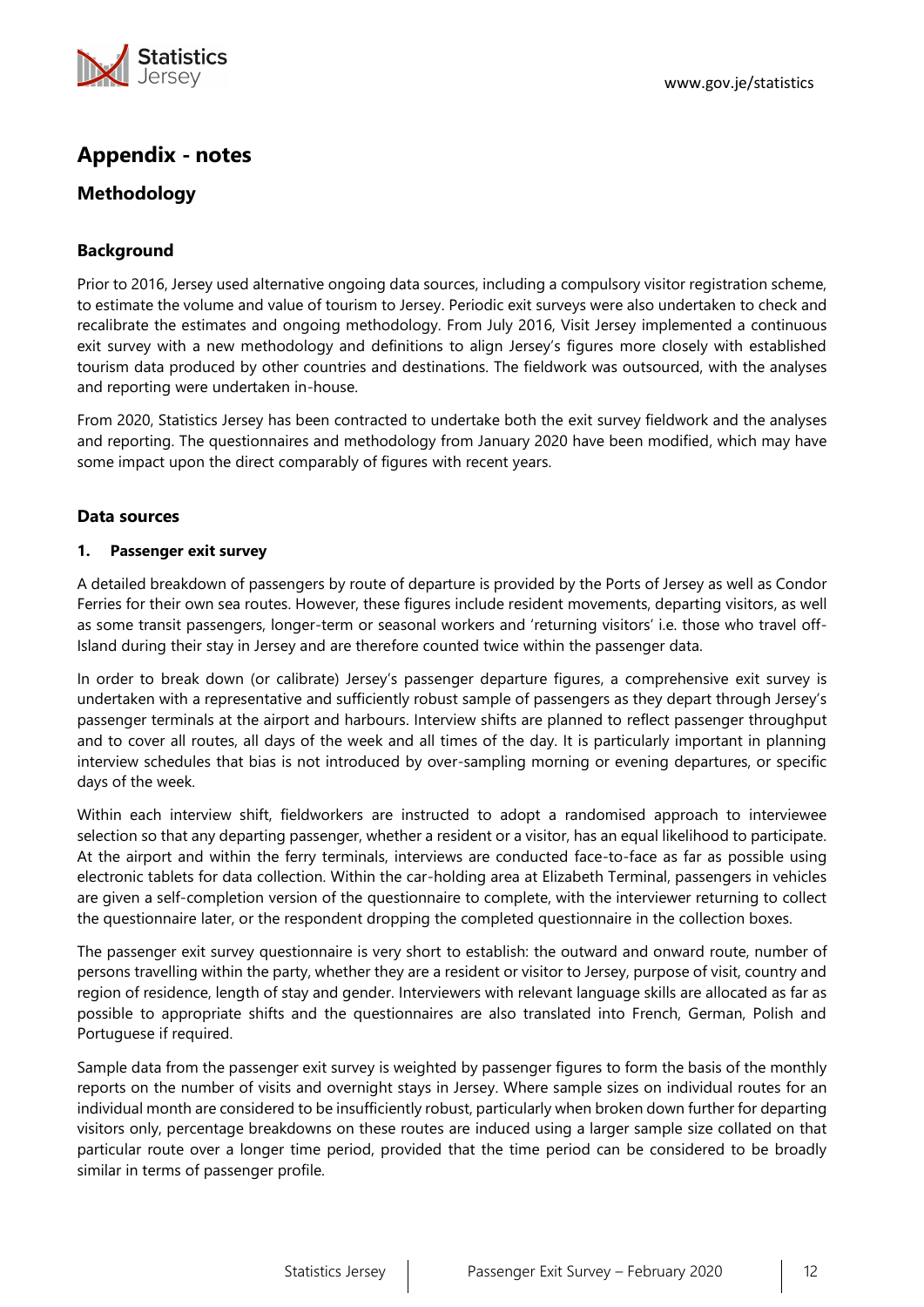

#### **Survey outputs**

The primary aim of the survey is to determine the breakdown of passengers on each route in order to determine the overall number of visits to Jersey by purpose of visit, country of residence and length of stay. Some additional profiling questions are asked of visitors, and residents are also asked their purpose of visit away from Jersey.



**\*Returning visitors are those who are counted twice in passenger numbers because they visit elsewhere during their stay in Jersey (e.g. visitor day trips to Sark, Herm or Jersey).**

#### **2. Visitor survey**

The monthly reports showing the breakdown of passengers and visits to Jersey are based upon results from the passenger exit survey. In additional to this and running alongside the passenger exit survey, separate interview shifts are allocated to a longer and more detailed survey of visitors departing from Jersey at the end of their stay. While the exit survey shifts are planned to be randomly representative of all departing passengers, the exit survey shifts are scheduled to more accurately reflect the movements of departing visitors only and can be upweighted in order to achieve adequate sample sizes of specific visit types (e.g. by purpose of visit or country of residence).

Within each interview shift, fieldworkers are again instructed to adopt a randomised approach to interviewee selection but need to establish whether the respondent is a visitor departing from Jersey at the end of their stay before continuing to complete the questionnaire. As with the exit survey, face-to-face interviews are conducted inside the passenger terminals, with self-completion questionnaires being distributed to passengers in non-resident vehicles in the car-holding area at Elizabeth ferry terminal.

The primary purpose of the visitor survey is to establish visitor expenditure in Jersey, but the questionnaire also provides the following additional data:

- a more detailed profile of visitors, such as age, party composition and previous visit experience
- type of accommodation stayed in
- booking method (inclusive/package tour or independent)
- where booking was made (online, travel agent etc.)
- activities undertaken during their visit
- ratings for various aspects of their stay in Jersey
- likelihood to visit Jersey again in the future
- likelihood to recommend Jersey (Net Promoter Score)

Data from the visitor survey is weighted by visitor data established by the exit survey and is reported on a quarterly basis.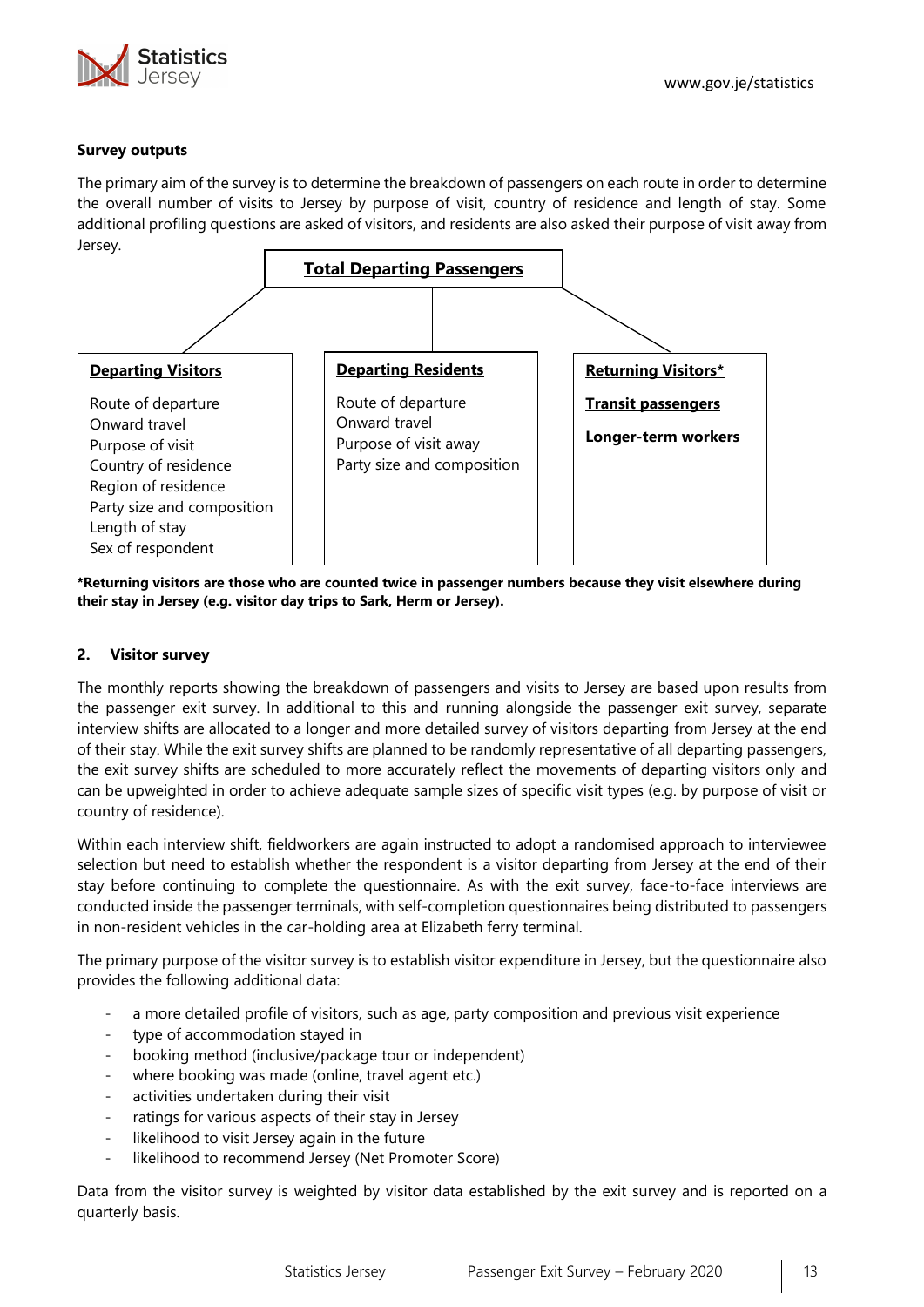

#### **3. Private aircraft, visiting yachts and cruise passengers**

Monthly data on the number of passengers departing from Jersey on private aircraft by destination airport is provided by the Ports of Jersey. Consistent with the methodology established by Visit Jersey, sensible percentages are applied to each route to estimate the proportion of passengers that are departing visitors. In the absence of any further information or sampling data, an average length of stay of 1 night is applied and all are assumed to have stayed in Jersey for business purposes. The country of residence for these visitors is determined by the route the aircraft is recorded as flying to.

The marine leisure section within Ports of Jersey provides a monthly breakdown of visiting vessels that have paid to stay overnight in the marinas. The nationality and length of stay is also provided on a monthly basis and an online survey is conducted during the main summer months by the marine leisure section to determine the expenditure of visiting yachtsmen in Jersey. Within the monthly reports produced by Statistics Jersey, all visiting yachtsmen are classified as staying holiday visits.

Ports of Jersey also provides monthly data on the number of cruise passengers visiting Jersey. Within the monthly reports, these are classified as holiday day visits.

## **Statistical reliability**

Sample surveys are always subject to statistical error and the larger the sample size, the lower the statistical variation. This passenger exit survey report for February is based upon 2,890 interviews representing 5,140 departing passengers. Hence, the overall figures for the number of departing visitors on the scheduled air and sea routes should be considered as estimates with a 95% confidence interval of approximately  $\pm 1.4\%$ .

For departing visitors only, based upon 1,250 interviews representing 2,240 visitors, the figures should be considered as estimates with a 95% confidence interval of approximately ±2.1%.

It should be noted that when breaking down the results by individual or amalgamated routes, the sample sizes become much smaller with a resultant increase in the statistical error. The sampling methodology requires that interview shifts are planned to be representative overall of departing passengers. However, it is possible to either over-sample or under-sample certain smaller groups who may just depart on a single or several flights or sailings in a month. This is particularly relevant in the winter months when overall volumes of passengers are smaller, with a correspondingly smaller sample of passengers. This should be considered when interpreting the estimates for some of the smaller sub-samples of visitors (e.g. by country of residence).

#### **Response rate and coverage**

- The sample size above represents 9.2% of total departing passengers on the scheduled air and sea routes in February.
- Interviewers record the number of refusals as well as the number of self-completion questionnaires handed out in order to determine the response rate; this was 79% in February for the Passenger Exit Survey.

*Statistics Jersey 17 April 2020*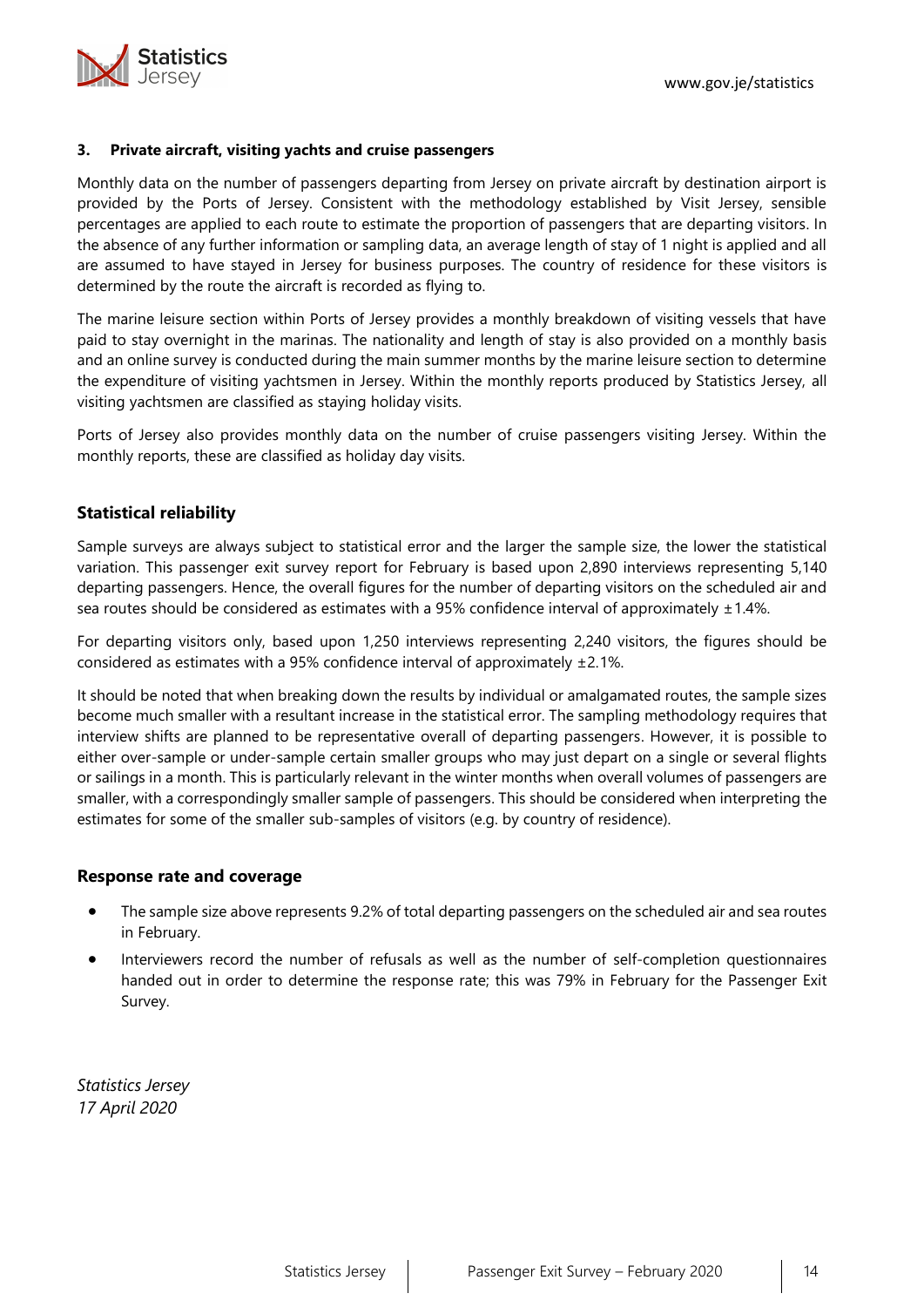

# **Appendix – data tables**

# **Table A1: February 2017 to 2020**

| <b>February</b>         |                  |               | 2017          | 2018             |                            | 2019          |               | 2020          |               | Annual change |               |
|-------------------------|------------------|---------------|---------------|------------------|----------------------------|---------------|---------------|---------------|---------------|---------------|---------------|
| <b>Total passengers</b> |                  |               | 54,930        |                  | 54,910<br>57,290<br>56,320 |               | $-2%$         |               |               |               |               |
| <b>Total visits</b>     |                  |               | 23,560        | 21,410<br>27,710 |                            |               | 24,470        |               | $-12%$        |               |               |
|                         |                  | <b>Visits</b> | <b>Nights</b> | <b>Visits</b>    | <b>Nights</b>              | <b>Visits</b> | <b>Nights</b> | <b>Visits</b> | <b>Nights</b> | <b>Visits</b> | <b>Nights</b> |
| ဧ                       | Overnight visits | 22,390        | 78,840        | 19,340           | 64,500                     | 25,890        | 79,910        | 22,070        | 87,690        | $-15%$        | 10%           |
| Toplin                  | Day visits       | 1,170         |               | 2,070            |                            | 1,820         |               | 2.400         |               | 32%           |               |

|                      |                              | 3-year average 2017 to 2019 |               |               | 2019          | 2020          |               | <b>Annual change</b> |               |
|----------------------|------------------------------|-----------------------------|---------------|---------------|---------------|---------------|---------------|----------------------|---------------|
|                      |                              | <b>Visits</b>               | <b>Nights</b> | <b>Visits</b> | <b>Nights</b> | <b>Visits</b> | <b>Nights</b> | <b>Visits</b>        | <b>Nights</b> |
|                      | <b>Total Holiday visits</b>  | 11,590                      |               | 14,400        |               | 8,940         |               | $-38%$               |               |
|                      | - Overnight visits           | 11,380                      | 35,540        | 14,060        | 40,200        | 8,370         | 26,190        | $-41%$               | $-35%$        |
|                      | - Day visits                 | 220                         |               | 340           |               | 570           |               | 69%                  |               |
|                      | <b>Total Business visits</b> | 6,100                       |               | 5,640         |               | 7,370         |               | 31%                  |               |
|                      | - Overnight visits           | 4,730                       | 13,310        | 4,380         | 11,460        | 5,730         | 17,940        | 31%                  | 57%           |
| Purpose of visit     | - Day visits                 | 1,370                       |               | 1,250         |               | 1,640         |               | 31%                  |               |
|                      | <b>Total VFR visits</b>      | 5,000                       |               | 5,630         |               | 6,540         |               | 16%                  |               |
|                      | - Overnight visits           | 4,970                       | 22,510        | 5,560         | 25,270        | 6,430         | 37,140        | 16%                  | 47%           |
|                      | - Day visits                 | 30                          |               | 60            |               | 100           |               | 63%                  |               |
|                      | <b>Total Other visits</b>    | 1,530                       |               | 2,040         |               | 1,630         |               | $-20%$               |               |
|                      | - Overnight visits           | 1,460                       | 2,910         | 1,880         | 2,970         | 1,550         | 6,420         | $-18%$               | 116%          |
|                      | - Day visits                 | 70                          |               | 160           |               | 80            |               | $-50%$               |               |
|                      | UK                           | 18,050                      | 59,470        | 20,120        | 63,570        | 20,080        | 66,260        | 0%                   | 4%            |
|                      | Other CI                     | 3,270                       | 5,170         | 5,400         | 9,520         | 1,830         | 3,270         | $-66%$               | $-66%$        |
|                      | Ireland                      | 250                         | 1,490         | 160           | 610           | 130           | 550           | $-17%$               | $-10%$        |
| Country of residence | France                       | 1,400                       | 3,170         | 960           | 1,870         | 1,490         | 4,540         | 55%                  | 143%          |
|                      | Germany                      | 50                          | 190           | 50            | 40            | 30            | 130           | $-40%$               | 198%          |
|                      | Other                        | 1,200                       | 4,920         | 1,040         | 4,300         | 910           | 12,940        | $-12%$               | 201%          |
|                      | Scheduled air                | 21,190                      | 65,700        | 24,410        | 70,960        | 22,030        | 77,850        | $-10%$               | 10%           |
| Mode of departure    | Scheduled ferry              | 2,720                       | 8,370         | 2,840         | 8,410         | 2,100         | 9,500         | $-26%$               | 13%           |
|                      | Private plane                | 260                         | 260           | 370           | 370           | 340           | 340           | $-8%$                | $-8%$         |
|                      | Visiting yachtsmen           | 50                          | 80            | 90            | 170           | 0             | 0             | $-99%$               | $-99%$        |
|                      | Cruise passengers            | $\mathbf 0$                 | 0             | 0             | 0             | 0             | 0             |                      |               |
|                      | Day visits                   | 1,690                       |               | 1,820         |               | 2,400         |               | 32%                  |               |
|                      | 1-3 nights                   | 15,560                      | 33,190        | 18,930        | 38,430        | 15,280        | 32,310        | $-19%$               | $-16%$        |
| Duration of stay     | 4 - 6 nights                 | 5,090                       | 22,270        | 4,540         | 20,520        | 4,590         | 20,400        | 1%                   | $-1%$         |
|                      | 7 nights                     | 1,030                       | 7,110         | 1,430         | 9,990         | 860           | 6,020         | $-40%$               | $-40%$        |
|                      | 8+ nights                    | 870                         | 11,850        | 990           | 10,970        | 1,350         | 28,960        | 36%                  | 164%          |
|                      |                              |                             |               |               |               |               |               |                      |               |